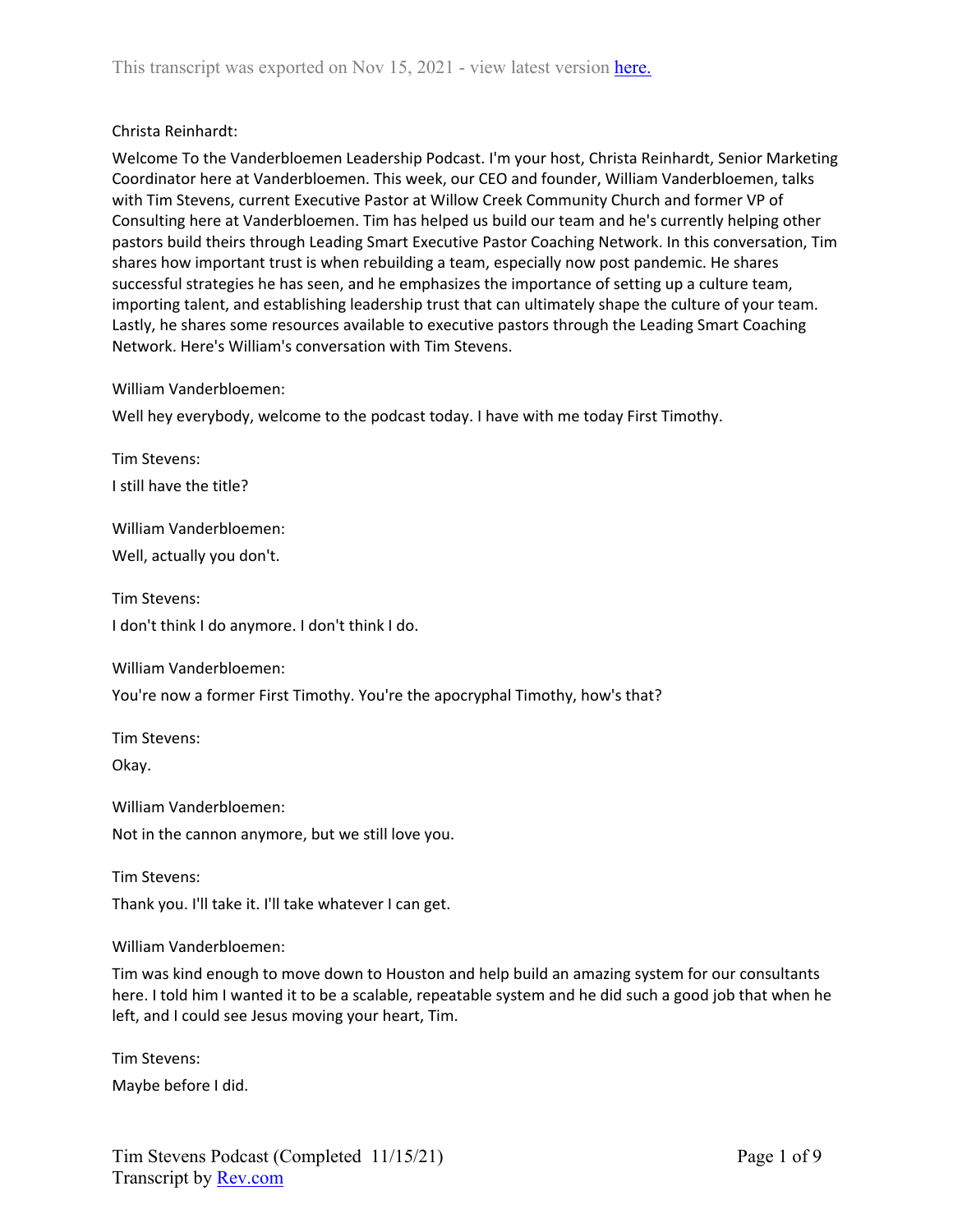## William Vanderbloemen:

Yeah, kind of like, wow. While we were at Willow, I could see heart's racing a little faster. It's like, oh man, we're going... Somehow, this is going... And sure enough, Tim left. But when he left here, if you want to learn how to win at your job, Tim did such a good job of building a system that his replacement was right here on staff and was also named Tim. Boom.

## Tim Stevens:

That was the criteria.

## William Vanderbloemen:

That's awesome. I mean, who does that? So for those who don't know the inside joke, it used to be there was First Timothy and Second Timothy. I didn't assign these titles. I didn't, wouldn't really like them, but it was right when one elected official was talking about two Timothy that it came out.

Tim Stevens:

That's right.

## William Vanderbloemen:

So now First Timothy is apocryphal Timothy and Tim Goche has taken your place. And I can't thank you enough for the great job you'd did leading that team and just putting it in a really sustainable place.

## Tim Stevens:

Well, it was a joy and like those... It was almost not quite six years, five, five and a half plus years, which yeah, God surprised me when he moved me back up to the Midwest. That was not part of Tim's plan. First Timothy or Second Timothy's plan. So God surprised us, but it's been 18 months now, I guess, since we worked together down there in Houston.

## William Vanderbloemen:

Yeah. Yeah, well you just... The way I understood it was, consulting work's hard, so let's go back to church work because that's easy.

Tim Stevens:

Church work is easy. Yeah. Yeah, I just wanted to kind of float through my fifties, then I can [crosstalk 00:03:26].

William Vanderbloemen:

Yeah, go somewhere low drama.

Tim Stevens:

Take it easy. That's right.

William Vanderbloemen:

So Tim is now, I'll get the title wrong, but Executive Pastor at Willow Creek with our mutual friend Dave Dummitt, who we got to walk along the path as the elders discovered that was the person God was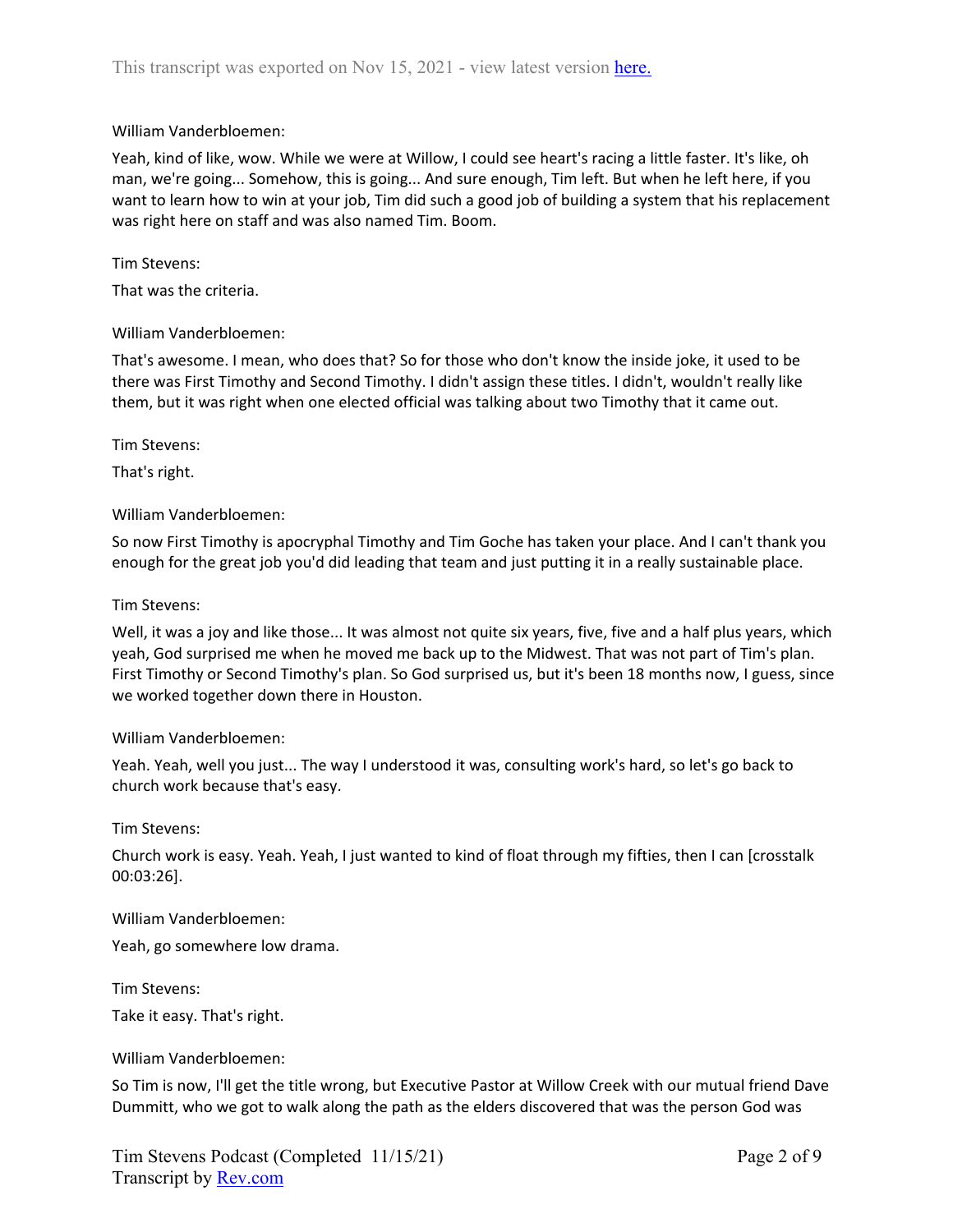calling. And so I have a piece of my heart or soul there at Willow. I have for a long time, but really do now. And I thought we'd have Tim on today to talk about how you rebuild a culture, particularly trust. Because I think with this great resignation that's going on, I think with staffs that literally haven't been together for a year and a half and are having to come together now... We had our first social event when we reopened the office sometime back, it was awful.

## William Vanderbloemen:

It was like being at a bad middle school dance where nobody wanted to talk to me about... I mean, and I've told our team that. It wasn't their fault, it's just we didn't even know each other. So I think everyone's stuck with a rebuilding phase right now and who better to talk about that than you, Tim. So I don't know, maybe you should share a little of the journey of how you ended up there and what you walked into and what's going on in 18 months.

## Tim Stevens:

Yeah. So yeah, as we were going through, William and I are going through the search process with the elder board at Willow in those late months of 2019, early months of 2020, God just started doing something in my heart towards him. I think it was William, I was recounting this with someone the other day, and there was like a two week period where the elders are saying, "We don't only need a senior pastor, we also need an interim or possibly permanent executive pastor." And we started bouncing around ideas and trying to figure that out to solve that problem for them. And at one point he leaned at me and said, "Maybe you should go do this for three months and then maybe we should loan you to Willow for three months." And it's like, "Nah, that wouldn't make sense."

## Tim Stevens:

But anyway, something in that season just pinged my heart, my soul for there's so much need here and I think I could play a part in that. And so God just... That was just internal and I talked to Faith about it, and then to get the call from them, it was the day the world fell apart. It was the same exact day, I got a call that morning from Dave saying, "Hey, would you think about coming and doing this with me?" And I had a meeting with you that same day, saying, "Hey, we're going to have to reduce some staff. We don't know what's going to happen, but the world's closing down."

## Tim Stevens:

So anyway, stars aligned and I took that role, knew most of what I was walking into actually, because you and I, the elders had been very open book with us. They wanted us to know everything so we could equip the next senior pastor to know what they needed to know to make a good decision. So knew Willow was coming out of just a horrendous crisis of trust, a very difficult interim season where basically someone called it a leadership lobotomy, pretty much every person on the executive team had left. All of the elders had resigned. So it was a brand new elder board that would admit that they were in over their heads. People that love Jesus and love the church deeply, very competent in their day jobs, but really were thrust into a role that no one should be thrust into and were just having to figure it out.

## Tim Stevens:

And then walking in, I remember one of the first days I got there, I said... Well got there, meaning virtual meetings, because we were all locked down. I asked someone, "Hey, tell me about the culture at Willow?" And they said, "Which culture?" And I'm like, "The culture at Willow." And they said, "We don't have a culture. We have lots and lots of subcultures."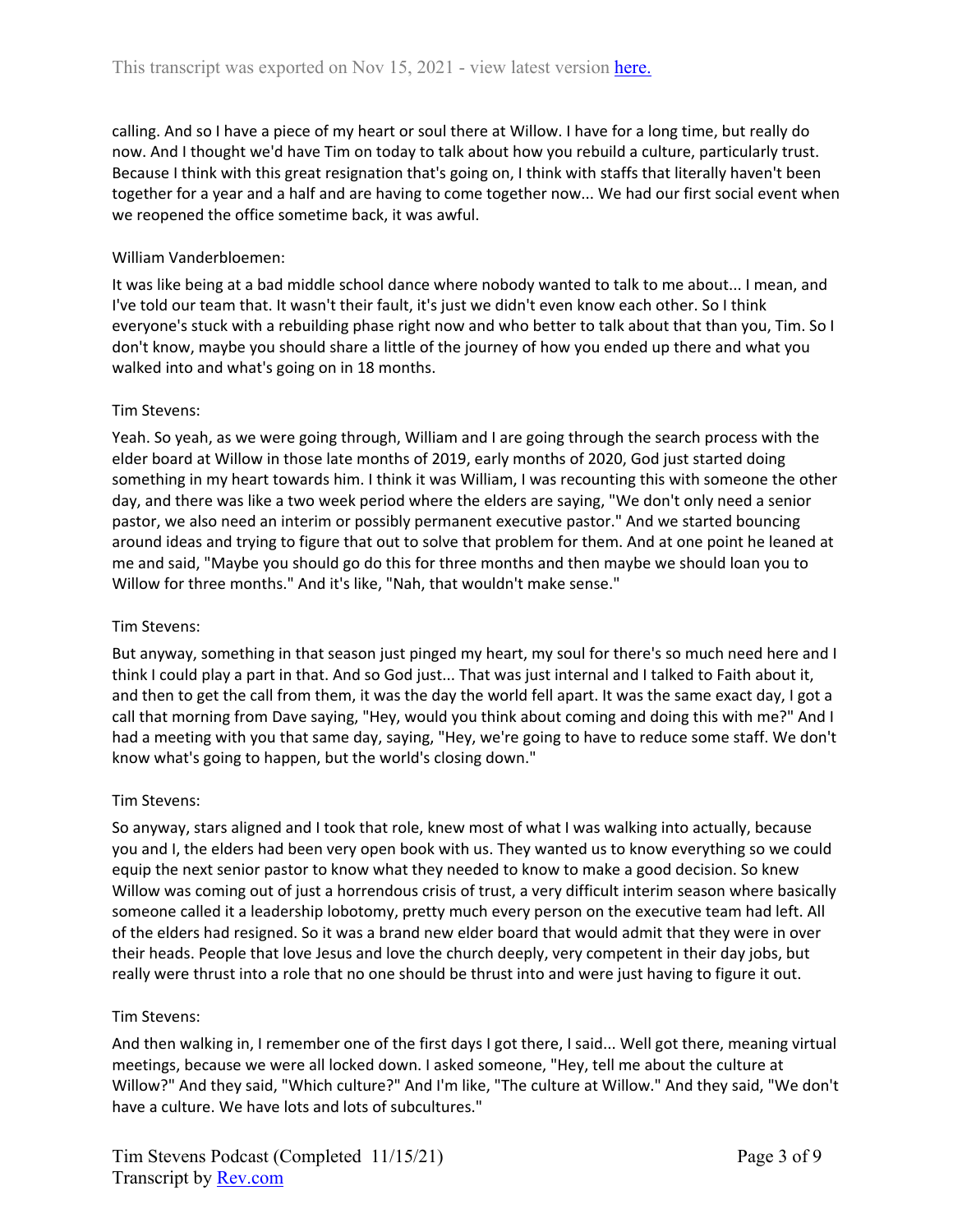## William Vanderbloemen:

Wow.

## Tim Stevens:

And we took the Vanderbloemen culture tool and just kind of ran it across all of our campuses in different departments and they were exactly right. We had shining spots of really high, positive culture and we had just the cesspool of negative culture in other places.

William Vanderbloemen:

Wow.

## Tim Stevens:

So it was really a... And then you pile on that just great financial strain that the church was facing. I think 11 days after Dave and I got there on site was when George Floyd was murdered and we had to jump in. We jumped into the relation of the racial tension that was really, really heightened, both because we're in Chicago and both because of Willow's history in those conversations. So what was interesting to me, William, was it was not just with a... I'd never walked into an organization that I had to that had a highly, highly toxic negative culture. I'd always been able to walk into one that was either neutral and you build there, or I think when I walked into Vanderbloemen, it was very positive, got to build on that.

## Tim Stevens:

So knowing we were walking into a big challenge, but not knowing the extent of it. And it came down to trust. It came down to trust as far as I think with a positive culture, you believe the best and you grant trust, you deliver trust before it's earned because you have a positive culture and you believe the best about each other. We walked into a place that wasn't just mistrust, but it was because you've been chosen as a leader here, we can't trust you because our leaders fail us. Our leaders have failed us. Both a feeling of that from what happened in 2018, but also just from just leaders have left us abandoned. And so in some senses it was, people were just really good people, but just broken and tired and exhausted and burned out.

## Tim Stevens:

I remember meeting with one guy who'd been on staff for decades, this was in the first few weeks. And he said, "I'm not going anywhere, I just don't think I can ever trust again." It was just that kind of sense of just deep, it wasn't disdain, just deep sadness. Someone asked me a couple weeks ago, they said, "Where is it now?" And I said, "Well, if it's a scale of a negative 10 to the positive 10, we were probably pretty close to negative 10 and we might be right around a 1 or a 2 right now." So we're still building in that. But I think began last summer to put some things in place, build some foundation blocks to begin to rebuild the culture.

## William Vanderbloemen:

Wow. So what would be... If you're listening and you're like, "Oh, we don't have a trust problem, everybody trusts me." No they don't. They're not telling you the truth. But let's just assume it's not all rebuilding fractured trust, but building a team that's been decimated by a pandemic, by whatever the thing is. What are some of the lessons learned so far that you're like, oh, whether you fell into it or do it and did it on purpose, what are some things that might be a culture hack for us?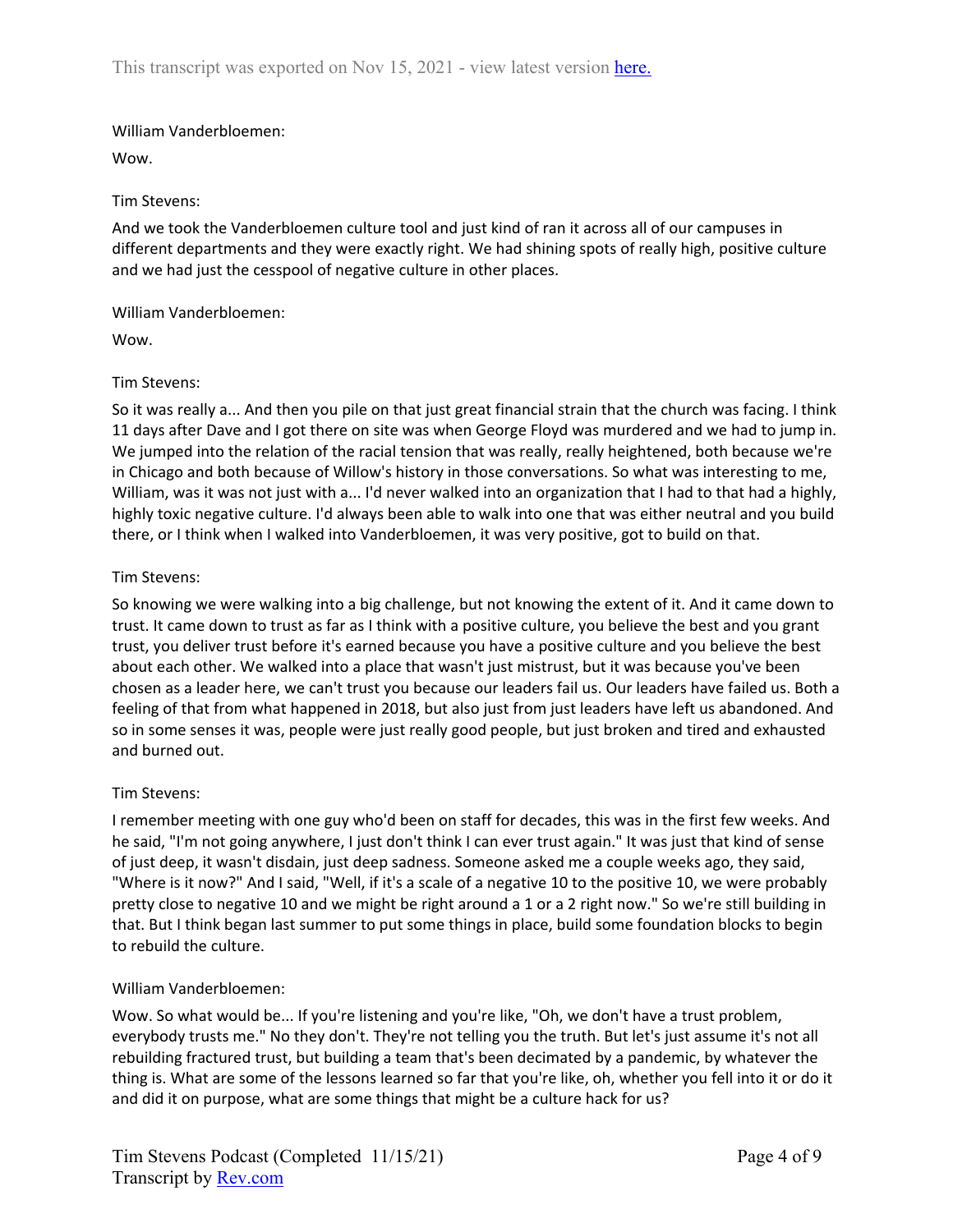## Tim Stevens:

I think one thing, and this isn't brown-nosing, this is actually true. I think taking the pulse. So Vanderbloemen has a great culture tool for that. So we just three weeks in, just let's just get a benchmark, where are we at? How bad is it? Where is it bad? I think and then using that periodically, annually, whatever, just to, okay, are we making progress? So I think that's really important, just to figure out where we at? And you can do that through lots and lots of relational conversations too, anecdotal, just figuring out where it's at, what the history's been. Now if you've been there a long time, but you're coming out of COVID and it's like we've got a lot of people that left, we've got new people coming on, we're not sure. You probably got a head start on it because you know a lot of people, but I think it's just good to know kind of where you're at.

## Tim Stevens:

And then I would... I think about this as like exporting versus importing. I heard someone say, and William, it may have been you, I don't remember who it was said, "You can't change culture," is kind of what they said. And I'm like, "Sure you can." Because I've been in places where it's neutral and you take steps over time. I understand though now, I kind of get it. I still don't know that I agree with it completely. But it would've taken years for us to shift culture. We had to kind of export some and import some. And again, we weren't exporting bad people, but exporting people that were burned out, they were tired, they just didn't have... I had people say, "I just can't, I can't go through another yay ha Christmas season. I just, I'm too tired for this."

William Vanderbloemen:

Wow.

## Tim Stevens:

And so last fall as a part of... We had way too many staff as a result of just the church's history, so we just offered everyone on the team, if you want out for any reason, we will financially help make that possible. And it just gave people a graceful exit if they just were, "I'm just, I can't do this. I'm too tired." And then it was importing positive culture. So it was finding people who came, people like Robin Riley from Mariners, Megan Bagnall from Saddleback, Betsy Sunny from North Point. People that came from healthy, positive cultures, that knew what it was like, knew how to build it, and bring them onto our team. We're not asking them to build the same culture from where they were, but they know what a positive culture is. And so importing some of that.

## William Vanderbloemen:

So let me see if I'm taking this in right. So the way to change culture is change the people?

## Tim Stevens:

I think that is what we had to lean into. Yeah. So it wasn't change all the people.

# William Vanderbloemen:

Right.

Tim Stevens: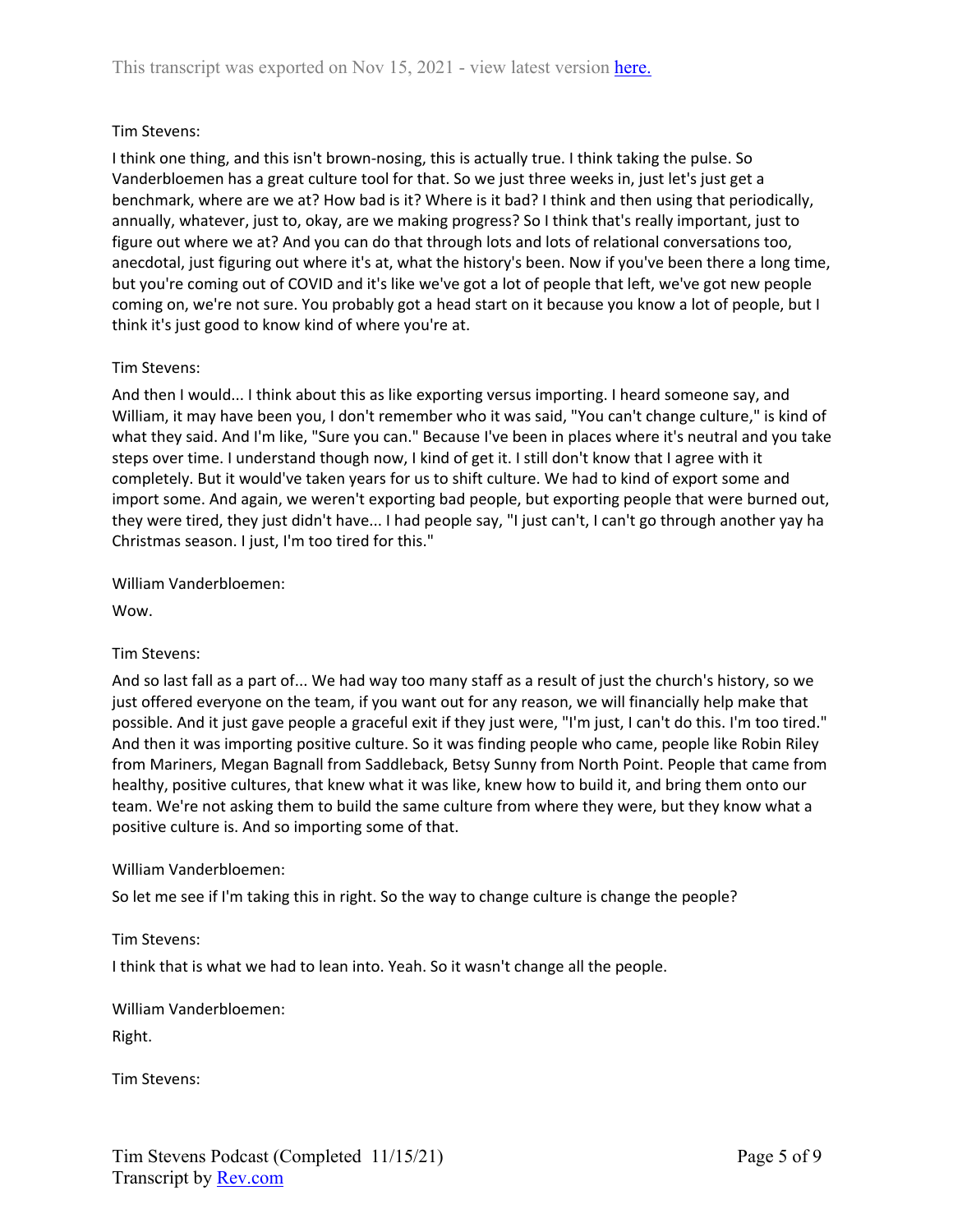By any means. But it was also leaning in with the people that have been there for years. And right now, 30% of our staff was here prior to the failures of 2018, 70% are new.

William Vanderbloemen:

Wow.

Tim Stevens:

And that will obviously even grow over time. But finding the people that have been around for a long time to have that institutional memory, that have the influence, that had trust that we didn't have because we were new, that also either were kind of leading those areas of bright spots of the culture or could get there quickly. And finding a bunch of those folks has been life giving. And they've come along and jumped in and helped carry it as well. So it's not like the new people are the ones with the positive culture and the previous aren't, it's a mix. But we definitely had to, to speeden up the pace, we had to export and import.

#### William Vanderbloemen:

I say this with a bit of caution to listener, but I totally agree with you. So I think of culture as two layers and they're probably more than that, but the two that I think, the base layer is, is this a healthy place to work or not? Do people lie or do they tell the truth?

Tim Stevens:

Yeah.

#### William Vanderbloemen:

So that I think you can fix over time. Right? But then the, how are we behaving? And are we chronically tired? And is there way too many Eeyores and no Tiggers, or whatever way you want to... I don't know a way to rewire that other than having some fresh faces around. And please don't let that lead to everybody hanging up and a mass firing go on around the church in America today. Don't say, "Well William said you have to go. Sorry." No. But I think you're really onto something. Just particularly the people around the leadership table. And particularly the younger the organization is, I mean, Willow's been around, but it's still a young church. It's not 2, 3, 400 years old.

Tim Stevens:

Yeah.

## William Vanderbloemen:

Yeah. Yeah. What else would be something that you've learned along the way?

## Tim Stevens:

I think we started this, we're really treating this kind of as a church plant because we really needed to go back and look at mission, vision, values, just how we behave, even making sure our statement of faith, all of that was true to who we are and where we're going forward. And so we did that with staff values as well, and just began to pull together teams. Jenny Katherine, who's an associate of you guys, has helped us with this. She only lives about two hours north of us so we consider her a neighbor. She drives down every now and then to help us. So we put together a culture team in April and it was a mix of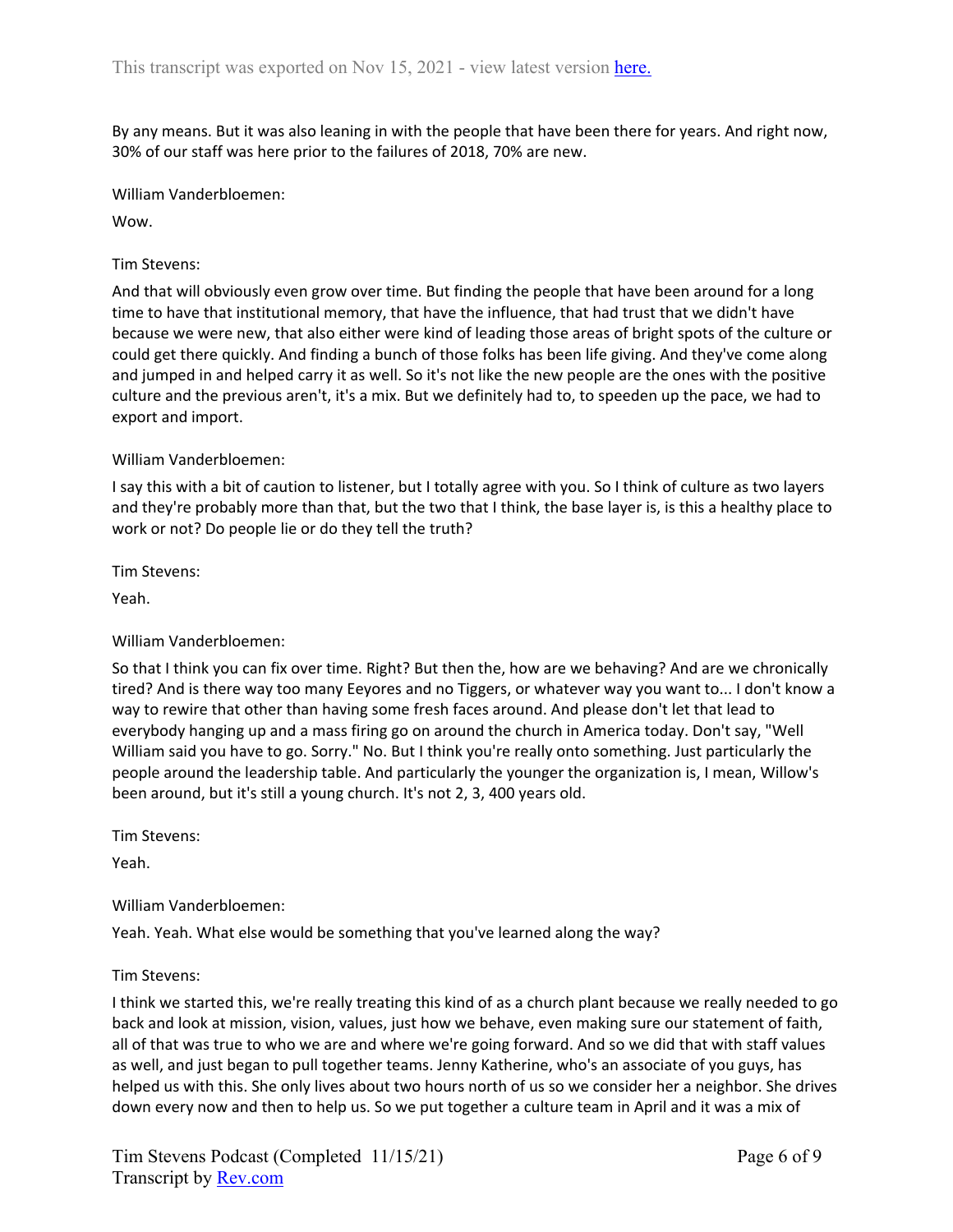people from various campuses, various teams, tenure, ethnicity, gender, all that, maybe 15, 16 people. And we just began to dive deep on, who do we want to be?

## Tim Stevens:

And I've heard you talk about, should values be aspirational or should they just be evidence of who we are? In our case, they had to be aspirational because the culture was so bad. We didn't have a choice. If the values reflected who we were, we'd had to say, "We mistrust each other. That's a value." So they had to be aspirational. But this group helped us, which was all staff members, helped us kind of surface these, like discover these with lots and lots and lots of conversations with our staff teams and really journeying deeply on it. So that when we introduced them in early September, there was just a sense of excitement, anticipation, it was really a fun meeting to have. We're going to dive deeper with that here in some meetings in the upcoming weeks of really not operationalizing.

## Tim Stevens:

And what I learned from you guys at Vanderbloemen was driving those deep into the employee journey. And we started last... Two days ago was the first time we had someone, several people stand up and say, "Here's a value and where I saw it lived out in the life of someone on staff this week." And as we get those rhythms and over and over and over again and into our onboarding and into how we hire, hiring for the values, all of that, I think it's not going to be fast, but I think in the next two to three years, we're going to see that needle move quite a bit.

## William Vanderbloemen:

That's awesome. So the pandemic, boy, I can't imagine starting that whole task all virtual, but it did birth some cool new things. Tell us a little bit about your coaching network. Because I watched it happen for years here, but it's changed now, right?

Tim Stevens:

Yeah.

William Vanderbloemen: You've got a whole new way, right?

Tim Stevens:

Yeah. So COVID kind of forced me into it and now I absolutely love it. So yeah, like you mentioned, I'd been coaching a small group, 10 or 12 leaders that would be under the category, depending on the title of executive pastor, executive director, pastor of administration, that kind of title for probably 15 years now once or twice a year. And as it got to the end of 2020, it's like ready to launch again, it's like, okay, people are not ready to travel. So we launched it virtual last January and it's really, really taken off. We've got about 65 leaders in it now. It's growing two or three leaders every month. But we gather together the fourth Monday of every month and it's a couple hours together. We have a facilitator. This month it's a guy named William Vanderbloemen, who's going to talk to us about the great resignation, so looking forward to that.

Tim Stevens: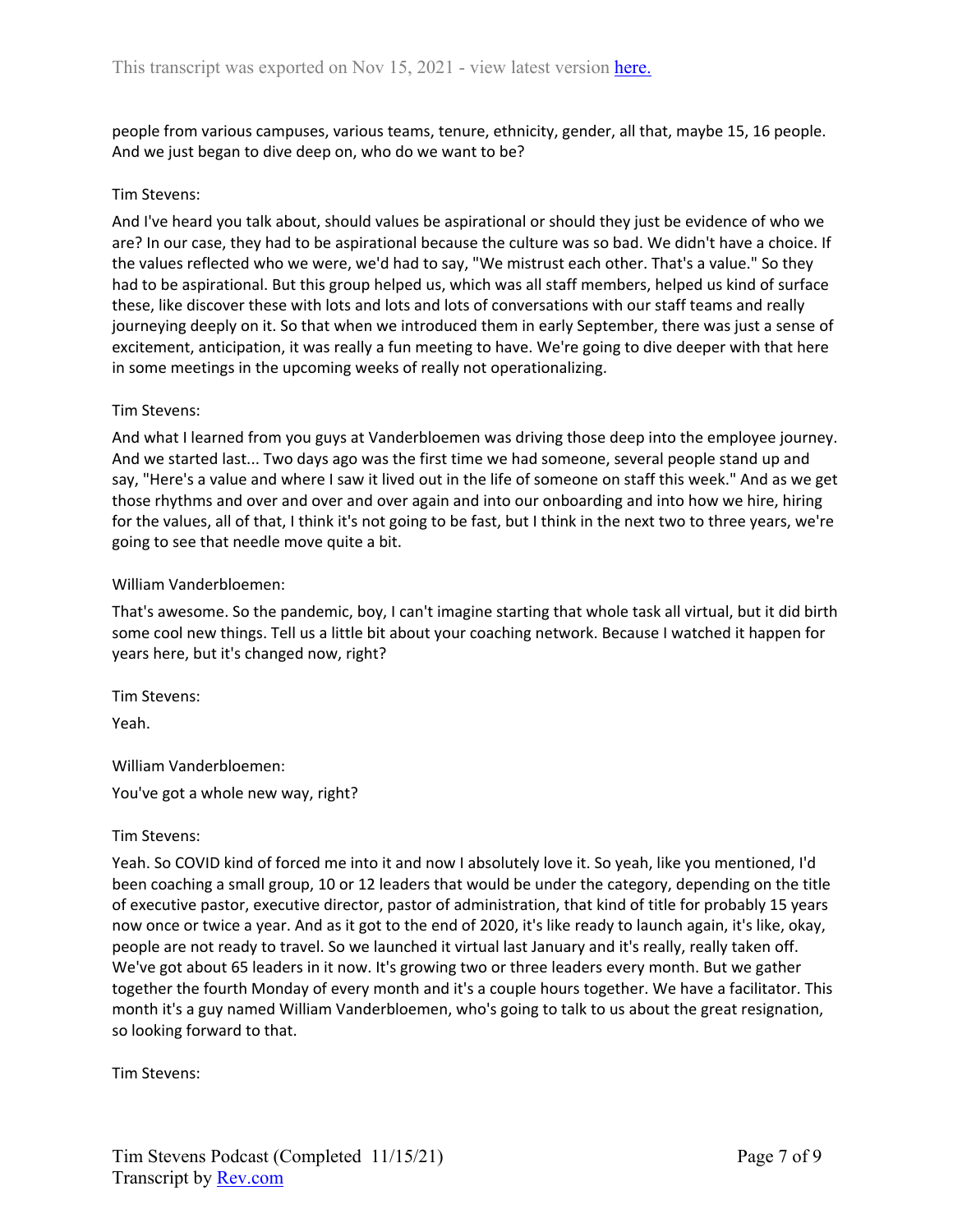But we have different facilitators that will lead a 30 to 45, 50 minute discussion, usually interactive with folks with some large group discussion and then we'll break out into smaller groups of about 12 to 15. And we have a cohort leader for each of those and able to drive really deep into kind of what the issues and concerns are. And then we send a gift box every month, which is kind of fun, with often a book, some kind of a leadership book, something fun, swag kind of thing as well, just to surprise people in between. But it's been a really cool thing that has really taken off. And it's not like a fixed group for a year, it's just jump in whenever you want, we do it month to month to month. When it's no longer useful for you, you can cancel and hang with us for years or months or whatever works for you.

William Vanderbloemen:

Coaching on demand.

#### Tim Stevens:

Yeah, it really is. And actually we just did put all of the material just in the last two months on demand for those that are members so that if either they miss a session or they heard a session and they're like, "My team has to hear this," they can easily go to that library and play it for their team.

William Vanderbloemen:

And it's Leading Smart? Is that right?

Tim Stevens:

Leadingsmart.com. Yeah.

William Vanderbloemen:

That's great.

Tim Stevens: Yeah.

William Vanderbloemen:

Well, we'll send that out in the show notes to everybody. And if you don't, if you're not on that email list, go to vandernews.com. We won't put you on all the other email lists, we're segmenting. So we'll be nice and not fill you... And we won't ask you to take a survey, so a fairly kind list to be on. But Tim I wish you well. I look forward to seeing how God's going to use you guys in the coming years and I think it's going to be a pretty cool story. So thank you [crosstalk 00:20:32].

Tim Stevens: Thank you so much.

William Vanderbloemen: And thanks for being here today.

Tim Stevens: Yeah. Appreciate the conversation. Thank you.